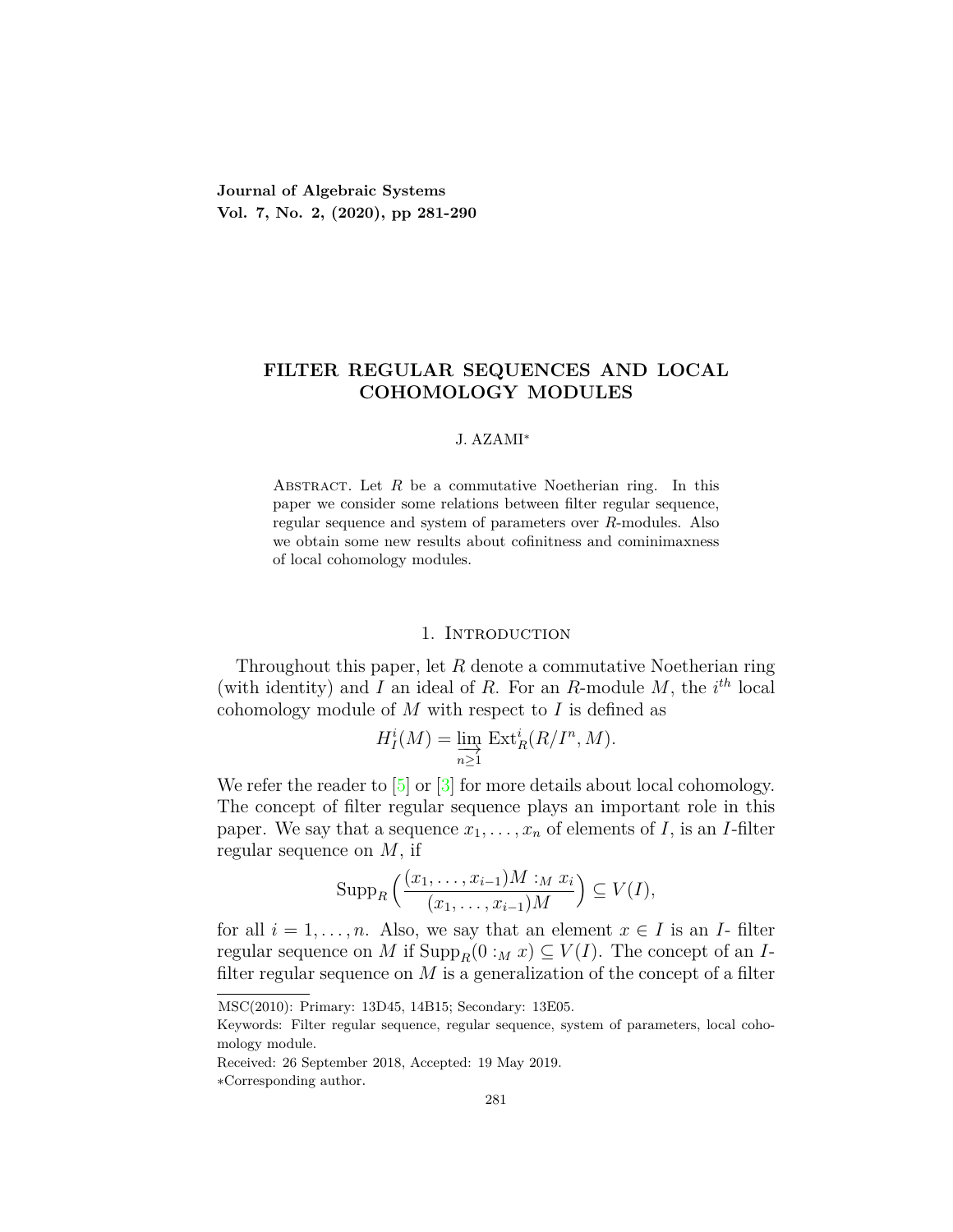regular sequence which has been studied in[[18\]](#page-9-0). Both concepts coincide if *I* is an m-primary ideal of a local ring with maximal ideal m. In 1969, A. Grothendieck conjectured that if *I* is an ideal of *R* and *M* is a finitely generated *R*-module, then the *R*-modules  $\text{Hom}_R(R/I, H^i_I(M))$ are finitely generated for all  $i \geq 0$ . R. Hartshorne has provided a counterexample to this conjecture in [\[6](#page-8-2)]. Also he defined a module *T* to be *I*-cofinite if  $\text{Supp } T \subseteq V(I)$  and  $\text{Ext}^i_R(R/I, T)$  is finitely generated for each  $i \geq 0$  and he asked the following question.

For which rings  $R$  and ideals  $I$  are the modules  $H_I^i(M)$   $I$ -cofinite for *all i and all finitely generated modules M*?

Hartshorne proved that if *I* is an ideal of the complete regular local ring *R* and *M* a finitely generated *R*-module, then  $H_I^i(M)$  is *I*-cofinite in two following cases:

(i)  $I$  is principal ideal, (see [\[6](#page-8-2)], Corollary 6.3),

(ii) *I* is prime ideal with dim  $R/I = 1$ , (see [\[6](#page-8-2)], Corollary 7.7). This subject was studied by several authors afterwards, (see [[4\]](#page-8-3),[[11\]](#page-9-1), [[9\]](#page-8-4), [\[19\]](#page-9-2), [[1](#page-8-5)] and  $[10]$  $[10]$  $[10]$ ).

Some important results of this paper are as follows:

**Theorem 1.1.** Let  $(R, \mathfrak{m})$  be a Noetherian local ring and  $M \neq 0$  be a *finitely generated R*-module of dimension  $d \geq 1$ . Let  $x_1, \ldots, x_d \in \mathfrak{m}$  be *an* m*-filter regular sequence for M. Then the following statements are holds:*

- (1)  $x_1, \ldots, x_d$  is a system of parameters for *M*.
- (2) For each  $1 \leq i \leq d$ , the *R*-module  $H^i_{\mathfrak{m}}(M)$  is  $(x_1, \ldots, x_i)$ cofinite.

**Theorem 1.2.** *Let* (*R,* m) *be a Noetherian local ring and I be an ideal of R.* Then for every finitely generated *R-module*  $M \neq 0$  *of dimension d, the following statements are equivalent:*

- (1)  $H^d_{\mathfrak{m}}(M)$  is *I*-cofinite.
- $(2)$   $H^d_{\mathfrak{m}}(M) \cong H^d_I(M).$

**Theorem 1.3.** Let R be a Noetherian ring, I an ideal of R and  $M \neq$ 0 *be a finitely generated R-module such that* dim  $\frac{M}{I}$  $\frac{M}{IM} \leq 1$ *. If*  $t \geq$ 1 and  $x_1, \ldots, x_t \in I$  is an *I*-filter regular sequence for *M*, then for *each*  $0 \leq i \leq t-1$ , the *R-module*  $H_I^i(M)$  *is*  $(x_1, \ldots, x_t)$ *-cofinite and*  $\operatorname{Hom}_R\left(\frac{R}{\sqrt{R}}\right)$  $(x_1, \ldots, x_t)$  $, H_I^t(M)$  *is finitely generated.*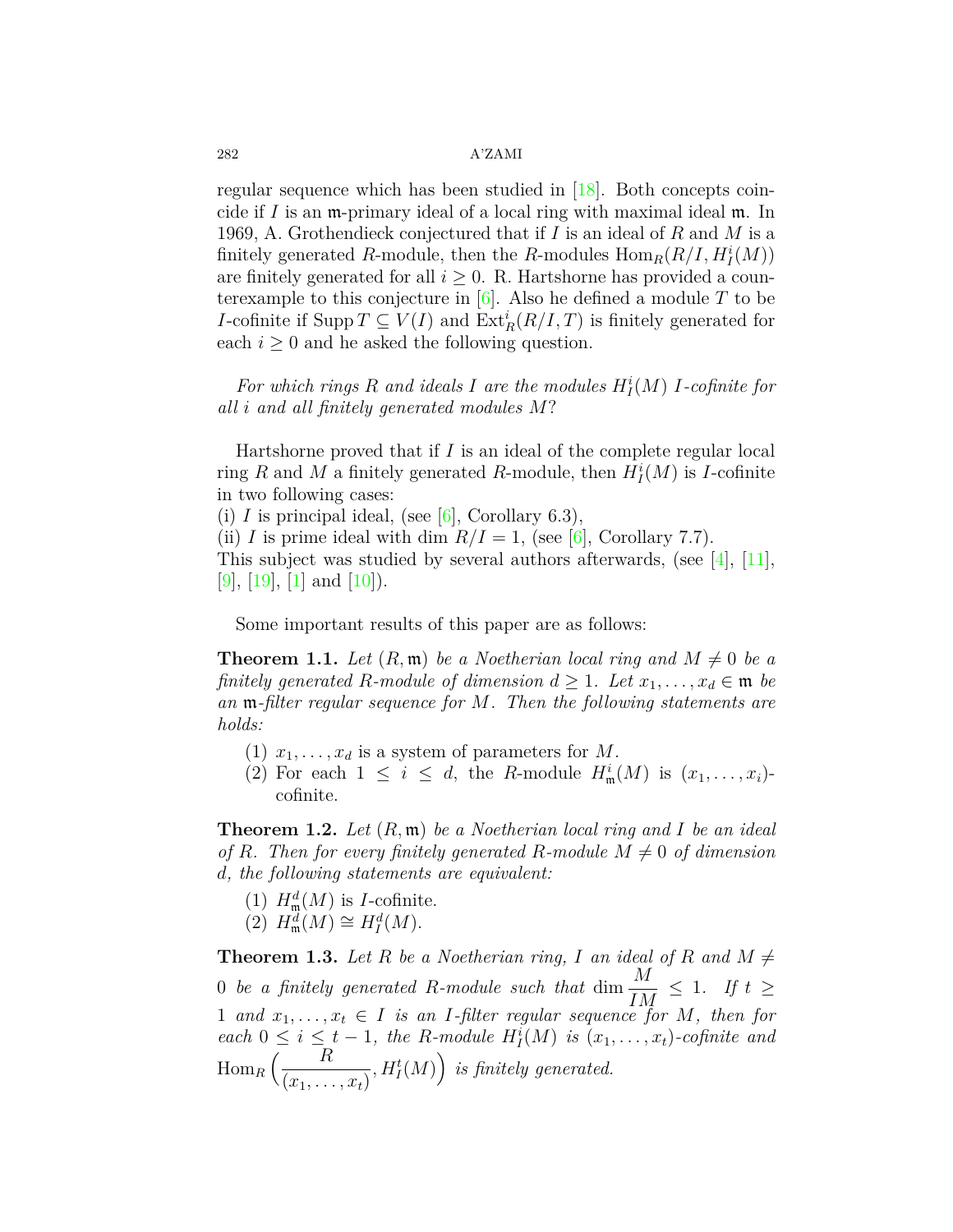For each *R*-module *L*, we denote by  $\text{Assh}_{R}L$  the set  $\{\mathfrak{p} \in \text{Ass}_{R} L$ :  $\dim R/\mathfrak{p} = \dim L$ . Also, for any ideal **b** of *R*, the radical of **b**, denoted by Rad( $\mathfrak{b}$ ), is defined to be the set  $\{x \in R : x^n \in \mathfrak{b} \text{ for some } n \in \mathbb{N}\}\$ and we denote  $\{\mathfrak{p} \in \text{Spec}(R) : \mathfrak{p} \supseteq \mathfrak{b}\}\$  by  $V(\mathfrak{b})$ . Finally, for each Rmodule *L*, we denote by  $\text{mAss}_{R}L$ , the minimal elements of  $\text{Ass}_{R}L$ . For any unexplained notation and terminology we refer the reader to [\[3\]](#page-8-1) and  $|12|$  $|12|$  $|12|$ .

#### 2. Main results

**Theorem 2.1.** Let  $(R, \mathfrak{m})$  be a Noetherian local ring and  $M \neq 0$  be a *finitely generated R*-module of dimension  $d \geq 1$ . Let  $x_1, \ldots, x_d \in \mathfrak{m}$  be *an* m*-filter regular sequence for M. Then*

- (1)  $x_1, \ldots, x_d$  is a system of parameters for *M*.
- (2) For each  $1 \leq i \leq d$ , the *R*-module  $H^i_{\mathfrak{m}}(M)$  is  $(x_1, \ldots, x_i)$ cofinite.

*Proof.* (1). By definition  $x_i \notin \bigcup_{P \in \text{Ass}\left(\frac{R}{(x_1,\dots,x_{i-1})}\right) \setminus \{\mathfrak{m}\}} P$  for each  $1 \leq i \leq$ *d*, and so  $x_i \notin \bigcup_{P \in \text{Assh}_R\left(\frac{R}{(x_1,\dots,x_{i-1})}\right)} P$ . Therefore  $x_1,\dots,x_d$  is a system of parameters for *M*.

(2). By [[8,](#page-8-6) Proposition 1.2],  $H_{\ell}^{j}$  $\frac{f(x_1,...,x_i)}{f(x)}$  (*M*)  $\cong$  *H*<sup>*i*</sup><sub>**m**</sub></sub>(*M*) for each 0 ≤  $j \leq i - 1$  and dim Supp  $H_i^j$  $(\sum_{(x_1,...,x_i)}^{j}(M) \leq 0$ . Hence by [\[1,](#page-8-5) Theorem 2.6], the *R*-module  $H_l^j$  $(x_1,...,x_i)$  (*M*) is  $(x_1,...,x_i)$ -cofinite. Also for  $j > i$ ,  $H^j_\rho$  $(\begin{array}{rcl}\n\frac{\partial}{\partial x} & (x_1, \ldots, x_i) \\
\end{array})$  (*M*) = 0. Thus by [[15](#page-9-5), Proposition 3.11], the *R*-module  $H^i_{(x_1,\ldots,x_i)}(M)$  is also  $(x_1,\ldots,x_i)$ -cofinite. Since  $H^{i-1}_{(x_1)}$  $_{(x_{1},...,x_{i})}^{i-1}(M)$  is Artinian, it follows from Grothendick vanishing theorem [\[3](#page-8-1), Proposition  $(H_{Rx_{i+1}}^1(H_{(x_1)}^{i-1}))$  $\binom{i-1}{(x_1,...,x_i)}(M) = 0$ . By [[17](#page-9-6)], there exists an exact sequence as follows  $0 \to H_{Rx_{i+1}}^1(H_{(x_1)}^{i-1})$  $H^i_{(x_1,...,x_i)}(M) \to H^i_{(x_1,...,x_{i+1})}(M) \to$  $H_{Rx_{i+1}}^0(H_{(x_1,...,x_i)}^i(M)) \to 0$ . Note that this exact sequence shows

$$
H^i_{(x_1,\ldots,x_{i+1})}(M) \cong H^0_{Rx_{i+1}}\big(H^i_{(x_1,\ldots,x_i)}(M)\big).
$$

Also by  $[9]$ , we have

$$
H^i_{(x_1,\ldots,x_{i+1})}(M)\cong H^i_{\mathfrak{m}}(M).
$$

Therefore

$$
H^i_{\mathfrak{m}}(M)\cong H^0_{Rx_{i+1}}\big(H^i_{(x_1,\ldots,x_i)}(M)\big)
$$

and there exists an exact sequence as  $0 \to H^i_{\mathfrak{m}}(M) \to H^i_{(x_1,\ldots,x_i)}(M)$ . Since  $\text{Hom}_R\left(\frac{R}{\sqrt{R}}\right)$  $(x_1, \ldots, x_i)$  $, H^i_{(x_1,\ldots,x_i)}(M)$  is finitely generated (because  $H^i_{(x_1,...,x_i)}(M)$  is  $(x_1,...,x_i)$ -cofinite), it follows that the *R−*module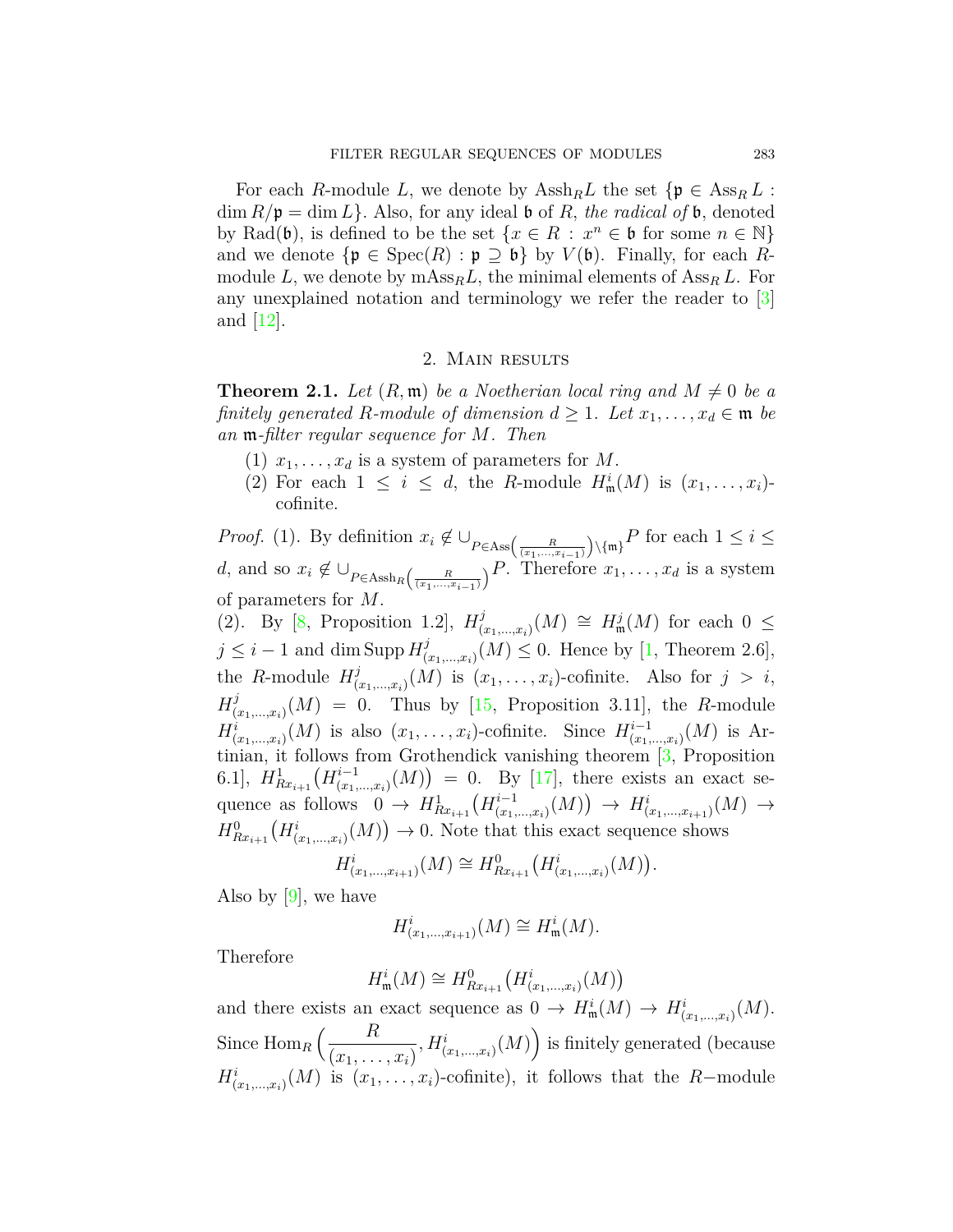$\operatorname{Hom}_R\left(\frac{R}{\sqrt{R}}\right)$  $(x_1, \ldots, x_i)$  $H^i_{\mathfrak{m}}(M)$  is also finitely generated. Now, by [\[16,](#page-9-7) Theorem 1.6 and by Artinianess of  $H^i_{\mathfrak{m}}(M)$ , we conclude that  $H^i_{\mathfrak{m}}(M)$ is  $(x_1, \ldots, x_i)$ -cofinite.  $\Box$ 

<span id="page-3-0"></span>**Theorem 2.2.** *Let* (*R,* m) *be a complete Noetherian local ring and*  $M \neq 0$  *be a finitely generated R-module of dimension*  $d \geq 1$ *. Let*  $P \in \text{Ass } M$  *be such that* dim  $\frac{R}{P} = t \geq 1$ *. Then for any* m-filter regular *sequence for M such as*  $x_1, \ldots, x_t \in \mathfrak{m}$ , Rad $(P + (x_1, \ldots, x_t)) = \mathfrak{m}$ . In *particular*  $x_1, \ldots, x_t$  *is a system of parameters for*  $\frac{R}{R}$ *P .*

*Proof.* By Cohen's theorem every complete Noetherian ring is a homomorphic image of a Gorenstein local ring. Then by  $[2]$  $[2]$  $[2]$ , we have

$$
\{q \in \text{Att}_R H^t_{\mathfrak{m}}(M) \mid \dim \frac{R}{q} = t\} = \{q \in \text{Ass } M \mid \dim \frac{R}{q} = t\}.
$$

Since  $P \in \text{Ass } M$  and dim  $\frac{R}{P} = t$ , it follows that  $P \in \text{Att } H^t_{\mathfrak{m}}(M)$ . By the previous Theorem, the *R*-module  $H^t_{\mathfrak{m}}(M)$  is  $(x_1, \ldots, x_t)$ -cofinite and so by [\[16,](#page-9-7) Theorem 1.6], Rad $(P + (x_1, ..., x_t)) = \mathfrak{m}$ .

**Theorem 2.3.** *Let* (*R,* m) *be a Noetherian local ring and I be an ideal of R.* Then for every finitely generated *R-module*  $M \neq 0$  *of dimension d, the following statements are equivalent.*

- *(1)*  $H^d_{\mathfrak{m}}(M)$  *is I-cofinite.*
- $\widetilde{H}^d_{\mathfrak{m}}(M) \cong H^d_I(M).$

*Proof.* 1  $\rightarrow$  2 Let  $H^d_{\mathfrak{m}}(M)$  be *I*-cofinite module. Then  $H^d_{\mathfrak{m}}(M) \otimes_R$  $\hat{R}$  is also *IR*<sup>2</sup>-cofinite. Hence by [\[16,](#page-9-7) Theorem 1.6], for each  $P \in$  $\mathrm{Att}_{\hat{R}}\left(H_{\mathfrak{m}\hat{R}}^{d}(\hat{M})\right) = \mathrm{Assh}_{\hat{R}}(\hat{M}), \mathrm{Rad}(I\hat{R}+P) = \mathfrak{m}\hat{R} \mathrm{ and so } H_{I\hat{R}}^{d}(\hat{M})$  $\hat{R}$  $\frac{P}{P}$   $\neq$ 0. Therefore  $H^d_{I\hat{R}}(\hat{R}) \otimes_{\hat{R}}$  $\hat{R}$  $\frac{R}{P} \neq 0$  and  $P \in \text{Att}_R H^d_{I\hat{R}}(\hat{R})$ . Consequently  $\mathrm{Att}_{\hat{R}} H^d_{\mathfrak{m}\hat{R}}(\hat{R}) \subseteq \mathrm{Att}_{\hat{R}} H^d_{I\hat{R}}(\hat{R}) \subseteq \mathrm{Att}_{H^d_{\mathfrak{m}\hat{R}}}(\hat{R})$  and so  $\mathrm{Att}_{\hat{R}}\left(H^d_{\mathfrak{m}\hat{R}}(\hat{R})\right) =$ 

Att<sub> $\hat{R}$ </sub> $(H_{I\hat{R}}^d(\hat{R}))$ . Now by [\[7](#page-8-8)],  $H_{m\hat{R}}^d(\hat{R}) \cong H_{I\hat{R}}^d(\hat{R})$ . Hence we have the following:

$$
H^d_{\mathfrak{m}}(R)\cong H^d_{\mathfrak{m}\hat{R}}(\hat{R})\cong H^d_{I\hat{R}}(\hat{R})\cong H^d_I(R)
$$

 $(2 \rightarrow 1)$  $(2 \rightarrow 1)$  $(2 \rightarrow 1)$ *.* By [[15\]](#page-9-5),  $H_I^d(M)$  is *I*-cofinite. Since  $H_I^d(M) \cong H_{\mathfrak{m}}^d(M)$ , it follows that  $H^d_{\mathfrak{m}}(M)$  is *I*-cofinite.  $\Box$ 

**Corollary 2.4.** *Let* (*R,* m) *be a Noetherian local ring of dimension d* and *I* be an ideal of *R* such that  $H_{\mathfrak{m}}^d(R)$  is *I*-cofinite. Then  $\text{ara}(I) = d$ .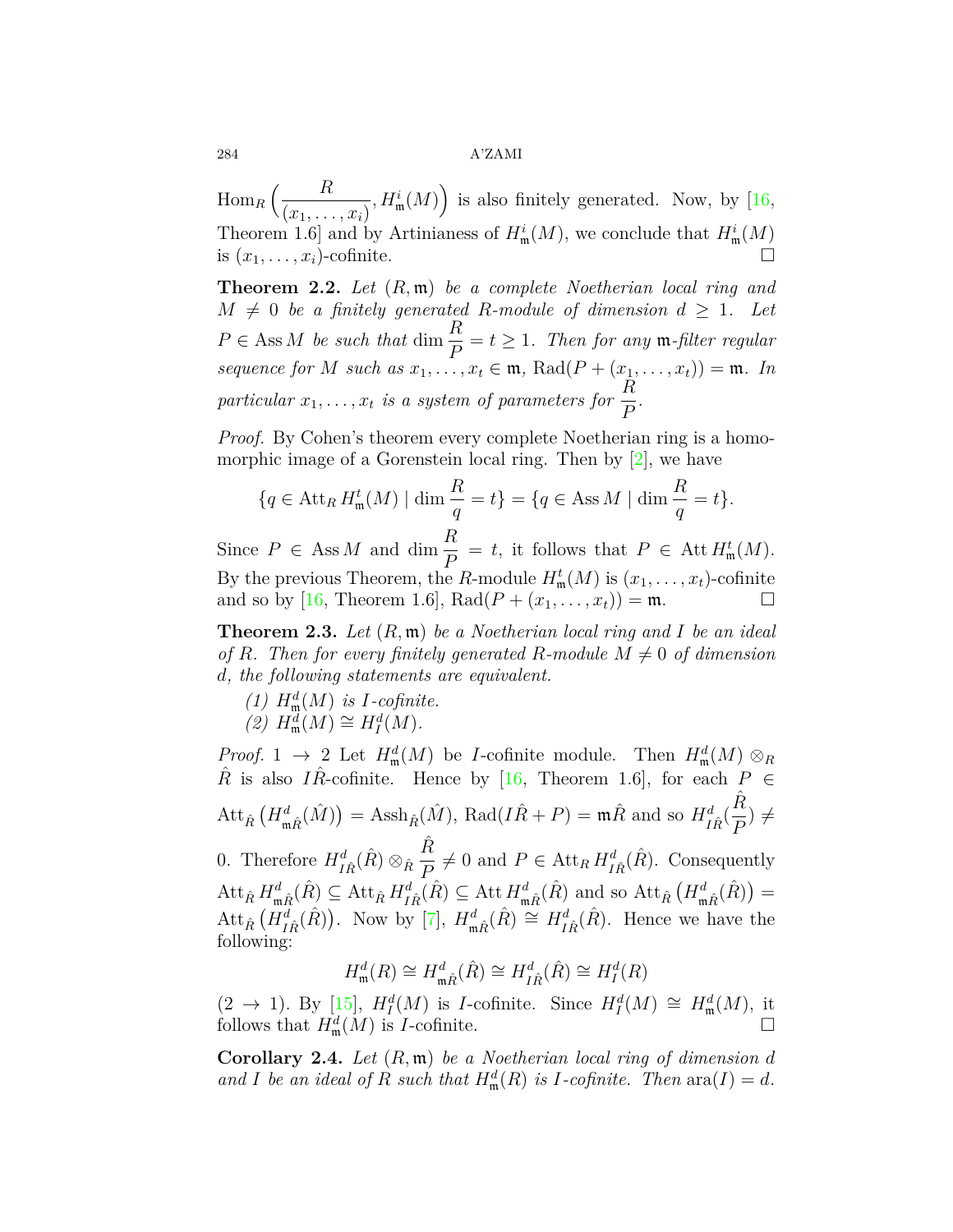*Proof.* The module  $H^d_{\mathfrak{m}}(R)$  is *I*-cofinite, hence  $H^d_I(R) \cong H^d_{\mathfrak{m}}(R) \neq 0$ and so  $\text{ara}(I) \geq \text{cd}(I, R) = d$ . On the other hand by [\[14,](#page-9-8) Corollary 2.8],  $\text{ara}(I) \leq d$ .

**Definition 2.5.** Let *I* be an ideal of *R*. The arithmetic rank of *I*, denoted by  $ara(I)$ , is the least number of elements of R required to generate an ideal which has the same radical as *I*.

**Corollary 2.6.** *Let* (*R,* m) *be a Noetherian local ring of dimension d* ≥ 0 *and*  $x_1, \ldots, x_{d-1}$  ∈ **m** *be such that*  $I = (x_1, \ldots, x_{d-1})$ *. Then*  $\operatorname{Hom}_R\left(\frac{R}{I}\right)$ *I*  $,H_{\mathfrak{m}}^{d}(R)$  *is not finitely generated.* 

*Proof.* By [[16](#page-9-7), Theorem 1.6], the *R*-module  $\text{Hom}_R(\frac{R}{I})$ *I*  $, H_{\mathfrak{m}}^{d}(R))$  is finitely generated if and only if  $H^d_{\mathfrak{m}}(R)$  is *I*-cofinite. But in this case ara $(I) = d$ . On the other hand ara $(I) \leq d-1$  which is a contradiction.  $\Box$ 

<span id="page-4-0"></span>**Proposition 2.7.** *Let* (*R,* m) *be a complete Noetherian local ring and*  $M \neq 0$  *be a finitely generated R-module. Let N be submodule of M such that* dim  $N = t \geq 1$ *. Then any* **m**-filter regular sequence for M *such as*  $x_1, \ldots, x_t \in \mathfrak{m}$  *is a system of parameters for*  $N$ *.* 

*Proof.* Let  $m \text{Ass}_R N = \{P_1, \ldots, P_n\}$ , where  $m \text{Ass}_R N$  denotes the minimal elements of  $\operatorname{Ass}_R N$ . Then for each  $1 \leq i \leq n$ , dim  $\frac{R}{R}$  $\frac{1}{P_i} \leq$  $\dim N = t$  and clearly  $\dim \frac{R}{R}$ *Pi*  $\geq 1$ . Let  $j = \dim \frac{R}{R}$ *Pi* . Then  $j \leq t$ and by Theorem [2.2](#page-3-0),  $\text{Rad}(P_i + (x_1, ..., x_i)) = \mathfrak{m}$ . Since  $(x_1, ..., x_i) \subseteq$  $(x_1, \ldots, x_t)$ , it follows that Rad $(P_i + (x_1, \ldots, x_t)) = \mathfrak{m}$ . We claim that  $\text{Rad}(\bigcap_{i=1}^{n} P_i + (x_1, \ldots, x_t)) = \mathfrak{m}$ . For this, let *Q* be a minimal prime of  $∩_{i=1}^{n}P_i + (x_1, \ldots, x_t)$ . Hence there exists  $1 ≤ j ≤ n$  such that  $P_j ⊆ Q$ and so  $p_j + (x_1, \ldots, x_n) \subseteq Q$ . Therefore  $\mathfrak{m} = \text{Rad}(P_j + (x_1, \ldots, x_t) \subseteq$  $\text{Rad}(Q) = Q \subseteq \mathfrak{m}$  and consequently  $Q = \mathfrak{m}$ . But  $\bigcap_{i=1}^{n} P_i = \text{Rad}(\text{Ann } N)$ shows that

 $\text{Rad}(\text{Ann } N + (x_1, \ldots, x_t)) = \mathfrak{m} \text{ and so } \dim_R \frac{N}{\sqrt{N}}$  $(x_1, \ldots, x_t)N$  $= 0.$ This completes the proof that  $x_1, \ldots, x_t$  is a system of parameters for  $N$ .

**Corollary 2.8.** *Let* (*R,* m) *be a complete Noetherian local ring, M be a finitely generated R-module and N be a submodule of M which is a Cohen-Macaulay with* dim  $N = t$ *. If*  $x_1, \ldots, x_t \in \mathfrak{m}$  *is an*  $\mathfrak{m}\text{-}filter$ *regular sequence for*  $M$ *, then*  $x_1, \ldots, x_t$  *is a*  $N$ *-regular sequence.*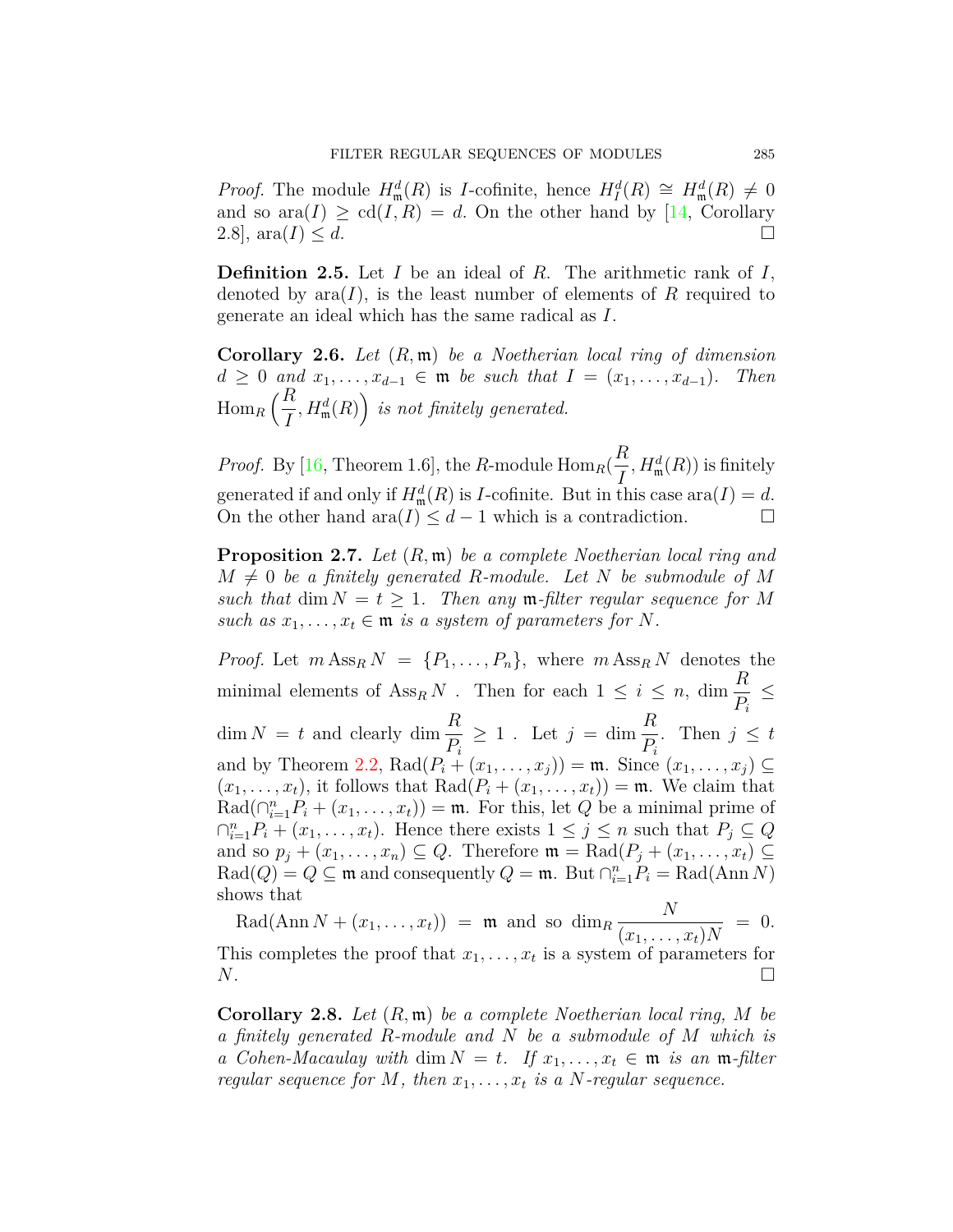*Proof.* By Proposition [2.7,](#page-4-0)  $x_1, \ldots, x_t$  is a system of parameters for *N*. But *<sup>N</sup>* is a Maximal Cohen-Macaulay as an *<sup>R</sup>*  $\frac{1}{\text{Ann }N}$ -module. Also  $x_1 +$ Ann *N*, ...,  $x_t$  + Ann *N* is a system of parameters for  $\frac{R}{\text{Ann }N}$ . On the other hand every maximal Cohen-Macaulay as an *<sup>R</sup>* Ann *N* -module is a balaneced big Cohen-Macaulay as an *R*-module. Set  $y_i = x_i + Ann N$ for each  $1 \leq i \leq t$ , then  $y_1, \ldots, y_t$  is an *N*-regualar sequence and this follows that  $x_1, \ldots, x_t$  is an *N*-regular sequence. □

<span id="page-5-0"></span>**Theorem 2.9.** *Let R be a Noetherian ring, I an ideal of R and*  $M \neq$ 0 *be a finitely generated R*-module such that dim  $\frac{M}{I}$  $\frac{M}{IM} \leq 1$ *. If*  $t \geq$ 1 and  $x_1, \ldots, x_t \in I$  is an *I*-filter regular sequence for *M*, then for *each*  $0 \leq i \leq t-1$ , the *R-module*  $H_I^i(M)$  *is*  $(x_1, \ldots, x_t)$ *-cofinite and*  $\operatorname{Hom}_R\left(\frac{R}{\sqrt{R}}\right)$  $(x_1, \ldots, x_t)$  $, H_I^t(M)$  *is finitely generated.* 

*Proof.* For each  $0 \leq i \leq t-1$ , we have  $H^i_{(x_1,...,x_t)}(M) \cong H^i_I(M)$ . Then

$$
\operatorname{Supp} H^i_{(x_1,\ldots,x_t)}(M) = \operatorname{Supp} H^i_I(M) \subseteq \operatorname{Supp} \frac{M}{IM}
$$

and for each  $0 \leq i \leq t-1$ , dim Supp  $H^i_{(x_1,\ldots,x_t)}(M) \leq 1$ . By [\[1](#page-8-5)], clearly the *R*-module  $H^i_{(x_1,...,x_{t-1})}$  is  $(x_1,...,x_t)$ -cofinite. Since  $H^i_{(x_1,...,x_t)}(M)$  = 0 for all  $i \geq t+1$ , it follows from [[15](#page-9-5)], that  $H^t_{(x_1,...,x_t)}(M)$  is also  $(x_1, \ldots, x_t)$ -cofinite. Consequently for each  $i \geq 0$ , the *R*-module  $H^i_{(x_1,...,x_t)}(M)$  is  $(x_1,...,x_t)$ -Cofinite. Now, let  $x_{t+1} \in I$  be such that  $x_1, \ldots, x_{t+1}$  is *I*-filter regular sequence. Since  $x_{t+1} \in I$  and  $H^{t-1}_{(r)}$  $\chi_{(x_1,...,x_t)}^{t-1}(M) \cong H_I^{t-1}$  $I_I^{t-1}(M)$  is *I*-torsion, then  $H_{Rx_{t+1}}^1(H_{(x_1)}^{t-1})$  $^{t-1}_{(x_1,...,x_t)}(M) = 0.$ On the other hand by [\[17\]](#page-9-6), the following exact sequence is hold:  $0 \rightarrow$  $H^1_{Rx_{t+1}}(H^{t-1}_{(x_1)})$  $\begin{math} (H^{t-1}_{(x_1,...,x_t)}(M)) \rightarrow H^t_{(x_1,...,x_{t+1})}(M) \rightarrow H^0_{Rx_{t+1}}(H^t_{(x_1,...,x_t)}(M)) \rightarrow$ 0. But,  $H^t_{(x_1,...,x_t)}(M) \cong H^t_I(M)$  and so by the above exact sequence,  $H_I^t(M) \cong H_{Rx_{t+1}}^0(H_{(x_1,\ldots,x_t)}^t(M))$ . Since  $Rx_{t+1} \subseteq I$ , it follows that

$$
H_1^0(H^t_{(x_1,\ldots,x_t)}(M)) \subseteq H^0_{Rx_t}(H^t_{(x_1,\ldots,x_t)}(M)).
$$

Also,  $H_{Rx_{t+1}}^0(H_{(x_1,\ldots,x_t)}^t(M)) \cong H_I^t(M)$  is *I*-torsion and hence

$$
H_{Rx_{t+1}}^0(H_{(x_1,\ldots,x_t)}^t(M))\subseteq H_I^0(H_{(x_1,\ldots,x_t)}^t(M)).
$$

Then

$$
H_I^t(M) \cong \Gamma_{Rx_{t+1}}\big(H_{(x_1,\ldots,x_t)}^t(M)\big) = \Gamma_I\big(H_{(x_1,\ldots,x_t)}^t(M)\big).
$$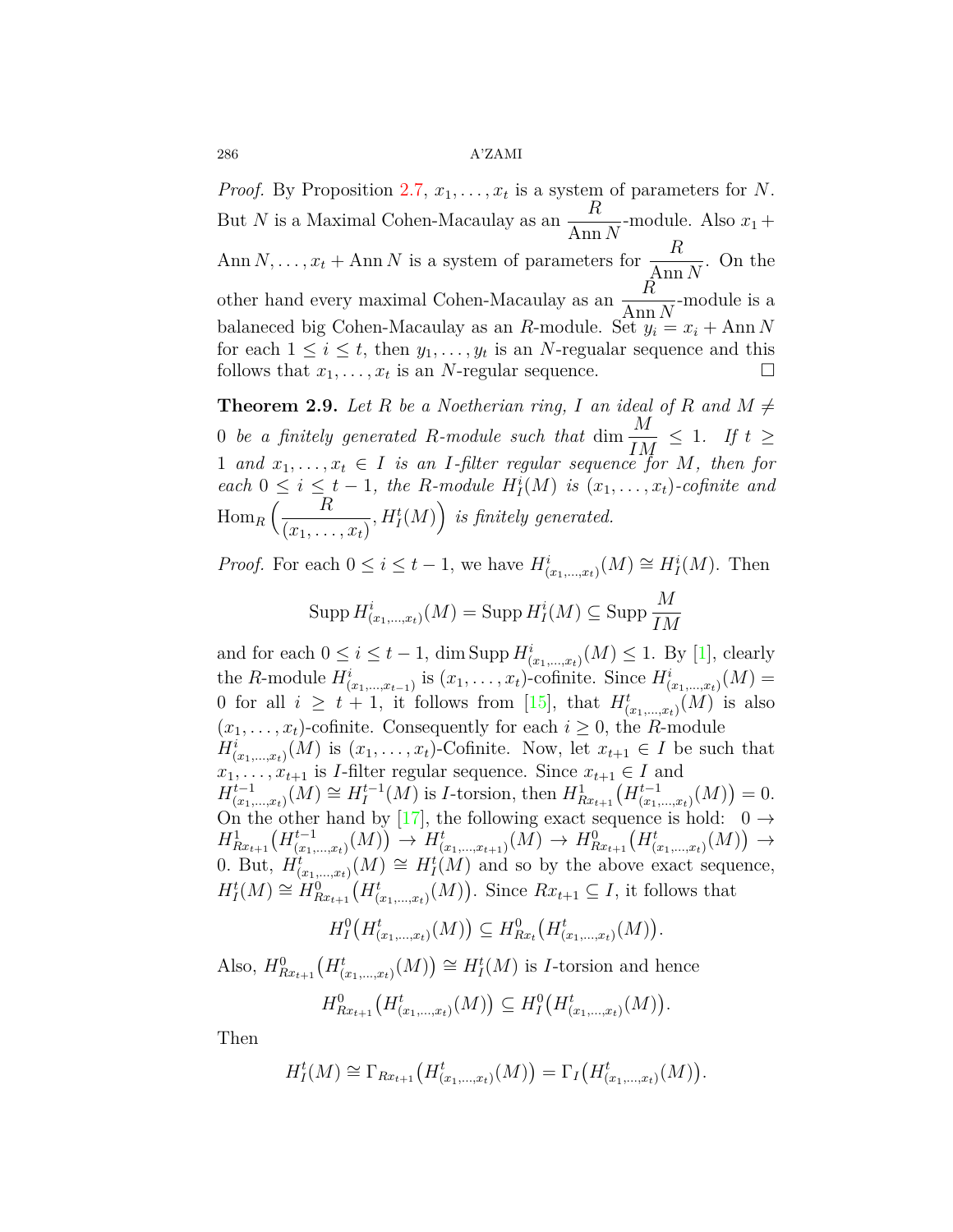Finally from the exact sequence

$$
0 \to H^t_I(M) \cong H^0_I(H^t_{(x_1,\ldots,x_t)}(M)) \to H^t_{(x_1,\ldots,x_t)}(M)
$$

and  $(x_1, \ldots, x_t)$ -cofinitness of  $H^t_{(x_1,\ldots,x_t)}(M)$ , we conclude that  $\lim_{R} \left( \frac{R}{\sqrt{R}} \right)$  $(x_1, \ldots, x_t)$  $,H_I^t(M)$  is finitely generated. □

**Lemma 2.10.** *Let M be an R-module and I be an ideal of R such that* Supp  $M \subseteq V(I)$ *. Let*  $x \in I$  *be such that*  $0 :_M x$  *and*  $M/xM$  *are I-cominimax. Then so is M.*

*Proof.* The proof is similar to the proof of  $[15, Corollary 3.4]$  $[15, Corollary 3.4]$  $[15, Corollary 3.4]$ .  $\Box$ 

**Theorem 2.11.** *With the assumption of Theorem [2.9,](#page-5-0) the R-module*  $H_I^t(M)$  *is*  $(x_1, \ldots, x_t)$ -cominimax.

*Proof.* We prove by induction on *t*. If  $t = 1$ , then we set  $N = \frac{M}{R}$  $\Gamma_I(M)$ and so  $x_1$  is an *N*-regular element and  $H_I^1(N) \cong H_I^1(M)$ .

Consider the exact sequence

$$
0 \longrightarrow N \xrightarrow{x_1} N \longrightarrow \frac{N}{x_1N} \longrightarrow 0
$$

which implies that the following exact sequence

$$
\ldots \longrightarrow H_I^0(\frac{N}{x_1N}) \longrightarrow H_I^1(N) \xrightarrow{x_1} H_I^1(N) \longrightarrow H_I^1(\frac{N}{x_1N})
$$

Clearly the *R*-module  $0:_{H_I^1(N)} x_1$  is finitely generated, and  $Rx_1$ -cominimax. Set

$$
T = \{ P \in \text{Supp } H^1_I(N) \mid \dim \frac{R}{P} = 1 \}.
$$

Then  $(H_I^1(N))_P$  for all  $P \in T$  is Artinian and  $Rx_1$ -cofinite. Also  $T \subseteq$ Assh $\frac{M}{\tau}$ *IM* and so is finite. By argument in [[1](#page-8-5), Theorem 2.6],  $\frac{H_1^1(N)}{H_1^1(N)}$  $x_1 H_I^1(N)$ is minimax. Also  $\frac{H^1_I(N)}{H^1_I(N)}$  $\frac{H_I(x)}{x_1H_I^1(N)}$  and  $0:_{H_I^1(N)} x_1$  are  $Rx_1$ -cominimax and hence  $H_I^1(N)$  is also  $Rx_1$ -cominimax.

Now, let  $t \geq 2$ . Clearly  $x_1, \ldots, x_t$  is *I*-filter regular sequence over the  $R$ -module  $\frac{M}{R}$  $\Gamma_I(M)$ . Now  $H_I^t(M) \cong H_I^t(\frac{M}{\Gamma_{\text{max}}(M)})$  $\Gamma_I(M)$ ) and  $\frac{M}{\Gamma(A)}$  $\Gamma_I(M)$ is a finitely generated *I*-torsion free *R*-module. We therefore assume in addition that  $\Gamma_I(M) = 0$ . Since  $x_1 \notin \bigcup_{P \in \text{Ass } M \setminus V(I)} P = \bigcup_{P \in \text{Ass}(M)} P$ , it follows that  $(x_1, \ldots, x_t) \nsubseteq \bigcup_{P \in \text{Ass } M} P$ .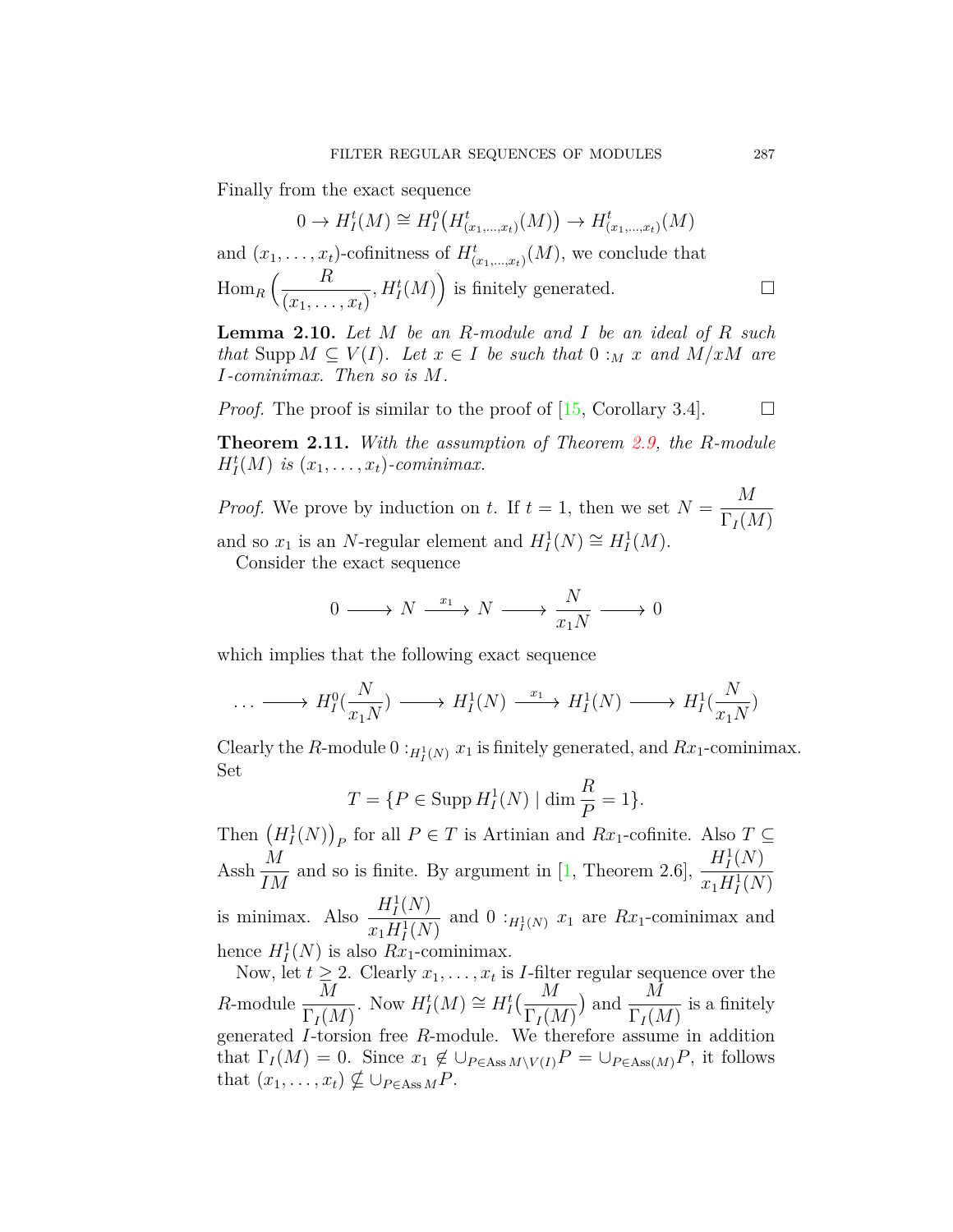Set  $T := \{ P \in \text{Supp } H_I^{t-1}(M) \cup \text{Supp } H_I^t(M) \mid \dim \frac{R}{P} = 1 \}.$  Hence  $T \subseteq \text{Assh}_R$ *M*  $\frac{1}{IM}$ , and so *T* is a finite set. Let  $T = \{P_1, \ldots, P_n\}$ . Then for each  $i \geq 0$ , Supp  $H_{IR_{P_k}}^i(M_{P_k}) \subseteq \{P_k R_{P_k}\}$ , where  $k = 1, 2, ..., n$ . By [\[1](#page-8-5)], for each  $t-1 \leq k \leq t$ ,  $H_{IR_{P_k}}^i(M_{P_k})$  is  $R_{P_k}$ -Artinian and  $(x_1, \ldots, x_t)R_{P_k}$ -cofinite. Also

$$
V((x_1,\ldots,x_t)R_{P_k})\cap \text{Att}_{R_{P_k}}H^i_{IR_{P_k}}(M_{P_k})\subseteq V(P_kR_{P_k}).
$$

Set

$$
U := \bigcup_{i=t-1}^{t} \bigcup_{k=1}^{n} \left\{ q \in \text{Spec}(R) \mid qR_{P_{k}} \in \text{Att}_{R_{P_{k}}} (H_{IR_{P_{k}}}^{i}(M_{P_{k}})) \right\}.
$$

 $\text{Therefore } U \cap V(x_1, \ldots, x_t) \subseteq T.$  Since  $(x_1, \ldots, x_t) \nsubseteq (\bigcup_{q \in U \setminus V(I)} q) \cup$  $(\cup_{P \in \text{Ass } M} P)$ , it follows that there exists an element  $z_1 \in (x_1, \ldots, x_t)$ such that  $x_1 + z_1 \notin (\cup_{q \in U \setminus V(I)} q) \cup (\cup_{P \in \text{Ass } M} P)$ .

Assume that  $y_1 = x_1 + z_1$ , then  $(x_1, \ldots, x_t) = (y_1, x_2, \ldots, x_t)$  and  $y_1 \in I$  is an *I*-filter regular sequence.

Now if  $(x_1, ..., x_t) = (y_1, x_2, ..., x_t) \subseteq \bigcup_{P \in \left( \text{Ass } \frac{R}{y_1 R} \right)}$  $\chi_{V(I)} P$ , then there exists  $P \in (Ass - \frac{R}{R})$ *y*1*R*  $\forall V(I)$  such that  $(x_1, \ldots, x_t) \subseteq P$ .

Since  $I \nsubseteq P$ , it follows that  $\frac{x_1}{1}$  $,\ldots,\frac{x_t}{1}$  $\frac{\partial u}{\partial x} \in PR_P$  is a  $R_P$ -reguler sequence and so grade  $\left(\frac{x_1}{1}\right)$ 1  $,\ldots,\frac{x_t^{\mathbf{L}}}{\mathbf{L}}$  $(\frac{\vec{r}_t}{1}, R_P)$  = *t*. On the other hand  $PR_P \in \text{Ass } \frac{R}{P}$ *y*1*R* and  $(y_1, x_2, \ldots, x_t)R_P \subseteq PR_P$ .

Then grade  $((y_1, x_2, \ldots, x_t)R_P, R_P) = 1$  if  $t \geq 2$ , and so  $(y_1, x_2, \ldots, x_t) \nsubseteq \bigcup_{P \in \text{Ass } \frac{R}{y_1 R}} P$ . Hence there exists an element  $z_2 \in$  $(y_1, x_2, \ldots, x_t)$  such that  $x_2 + z_2 \notin \bigcup_{P \in \text{Ass } \frac{R}{y_1 R}} P$ . Again, we put  $y_2 = x_2 + z_1$  $z_2$ , then  $(y_1, x_2, \ldots, x_t) = (y_1, y_2, x_3, \ldots, x_t)$ . By the similer argument in the above, we see that there exist elements  $y_1, \ldots, y_t \in I$  such that  $(x_1, \ldots, x_t) = (y_1, \ldots, y_t)$  and  $y_1, \ldots, y_t$  is an *I*-filter regular sequene for *M*.

The exact sequence

$$
0 \longrightarrow M \xrightarrow{y_1} M \longrightarrow \frac{M}{y_1 M} \longrightarrow 0
$$

induces a short exact sequence of local cohomology modules

$$
0 \longrightarrow \frac{H^{t-1}_I(M)}{y_1 H^{t-1}_I(M)} \longrightarrow H^{t-1}_I(\frac{M}{y_1 M}) \longrightarrow 0:_{H^t_I(M)} y_1 \longrightarrow 0
$$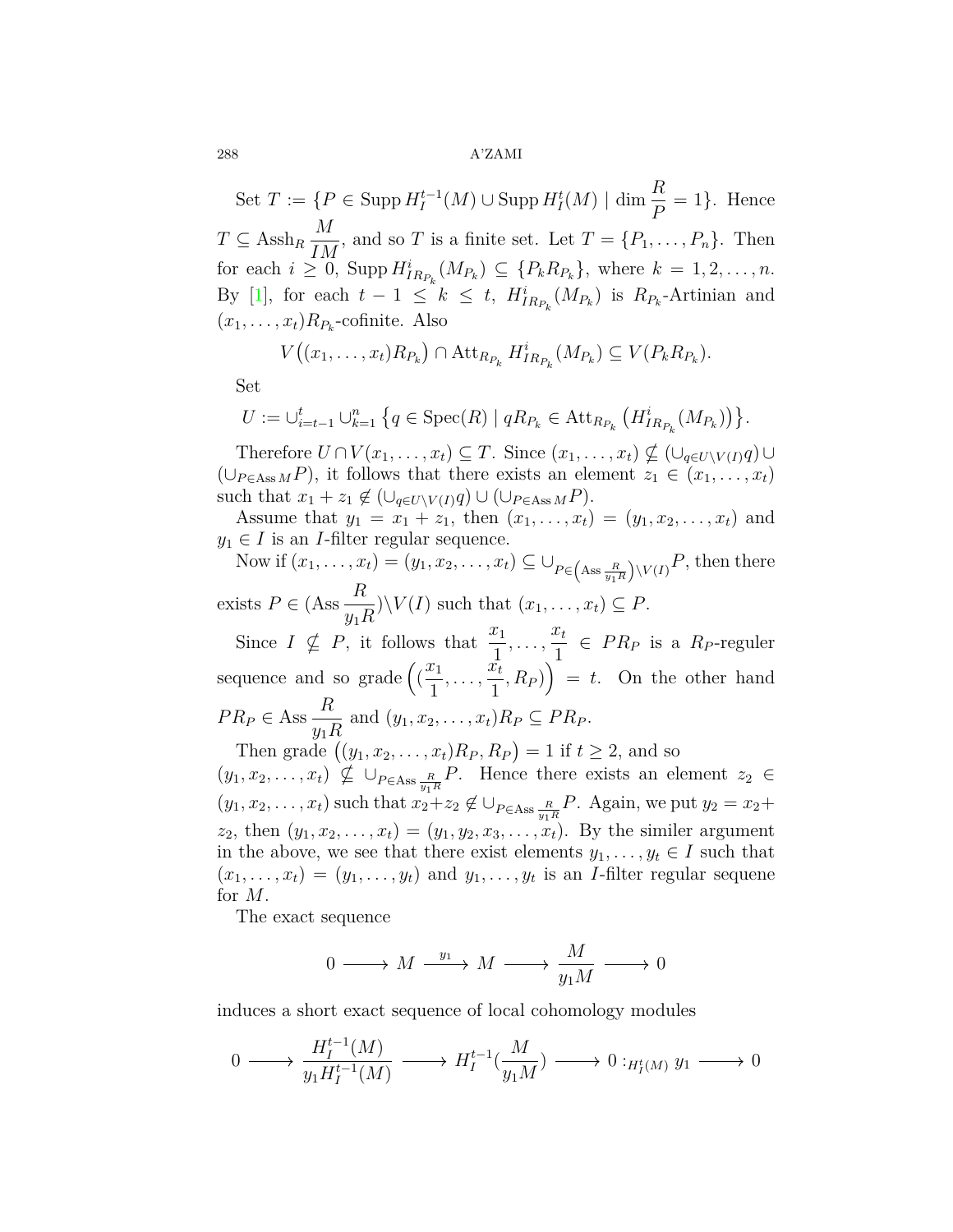By a similar proof in [\[1](#page-8-5)], we see that  $\frac{H_I^{t-1}(M)}{H^{t-1}(M)}$  $y_1 H_I^{t-1}(M)$ is a minimax *R*module.

Now, by induction hypothesis and since  $y_2, \ldots, y_t$  is an *I*-filter regular sequence for  $\frac{M}{\sqrt{M}}$ *y*1*M* , we conclude that the *R*-module  $H_I^{t-1}$  $I^{t-1}$ ( *M y*1*M* ) is  $(y_2, \ldots, y_t)$ -cominimax. Also, we note that  $(y_2, \ldots, y_t) \subseteq (y_1, \ldots, y_t)$ and also Supp  $H_I^{t-1}$  $I^{t-1}$ ( *M y*1*M*  $)$  ⊆  $V(y_1, \ldots, y_t)$ . Therefore  $H_I^{t-1}$  $\frac{1}{I}^{t-1} \left( \frac{M}{\frac{1}{I} + M} \right)$ *y*1*M* ) is  $(y_1, \ldots, y_t)$ -cominimax. Consequently by the above exact sequence  $0:_{H^t_I(M)} y_1$  is also  $(y_1, \ldots, y_t)$ -cominimax. On the other hand by ar-gument in [\[1](#page-8-5), Theorem 2.6], the *R*-module  $\frac{H_I^t(M)}{H_I^t(M)}$  $y_1 H_I^t(M)$ is minimax and hence is  $(y_1, \ldots, y_t)$ -cominimax.

Finally,  $y_1 \in (y_1, \ldots, y_t) = (x_1, \ldots, x_t)$  and the *R*-modules  $0: H^t_I(M)$  $y_1$  and  $\frac{H_I^t(M)}{H_I^t(M)}$  $\frac{H_I(M)}{y_1 H_I^t(M)}$  are both  $(x_1, \ldots, x_t)$ -cominimax. Thus by lemma 2.9, the *R*-module  $H_I^t(M)$  is also  $(x_1, \ldots, x_t)$ -cominimax. □

### **Acknowledgments**

The author is deeply grateful to the referee for a very careful reading of the manuscript and many valuable suggestions.

#### **REFERENCES**

- <span id="page-8-5"></span>1. K. Bahmanpour and R. Naghipour, Cofiniteness of local cohomology modules for ideals of small dimension, *J. Algebra*, **321** (2009), 1997–2011.
- <span id="page-8-7"></span>2. J. Azami and N. Pourreeza, Attached primes and Artinian modules, *submitted*.
- <span id="page-8-1"></span>3. M. P. Brodmann and R. Y. Sharp, *Local cohomology; an algebraic introduction with geometric applications,* Cambridge University Press, Cambridge, 1998.
- <span id="page-8-3"></span>4. D. Delfino and T. Marley, Cofinite modules and local cohomology, *J. Pure Appl. Algebra*, **121** (1997), 45–52.
- <span id="page-8-0"></span>5. A. Grothendieck, *Local cohomology,* Notes by R. Hartshorne, Lecture Notes in Math., 862, Springer, New York, 1966.
- <span id="page-8-2"></span>6. R. Hartshorne, Affine duality and cofiniteness, *Invent. Math.*, **9** (1970), 145–164.
- <span id="page-8-8"></span>7. M. T. Dibaei and S. Yassemi, Top local cohomology modules, *Algebra Colloq.*, **14** (2007), 209-214.
- <span id="page-8-6"></span>8. K. Khashyarmanesh and S. Salarian, Filter regular sequence and the finitness of local cohomology modules, *Comm. Algebra*, **26** (1998), 2483–2490.
- <span id="page-8-4"></span>9. K. Khashyarmaneshsion, On the finitness properties of extension and torsion functors of local cohomology modules, *Proc. Amer. Math. Soc.*, **135** (2007), 1319–1327.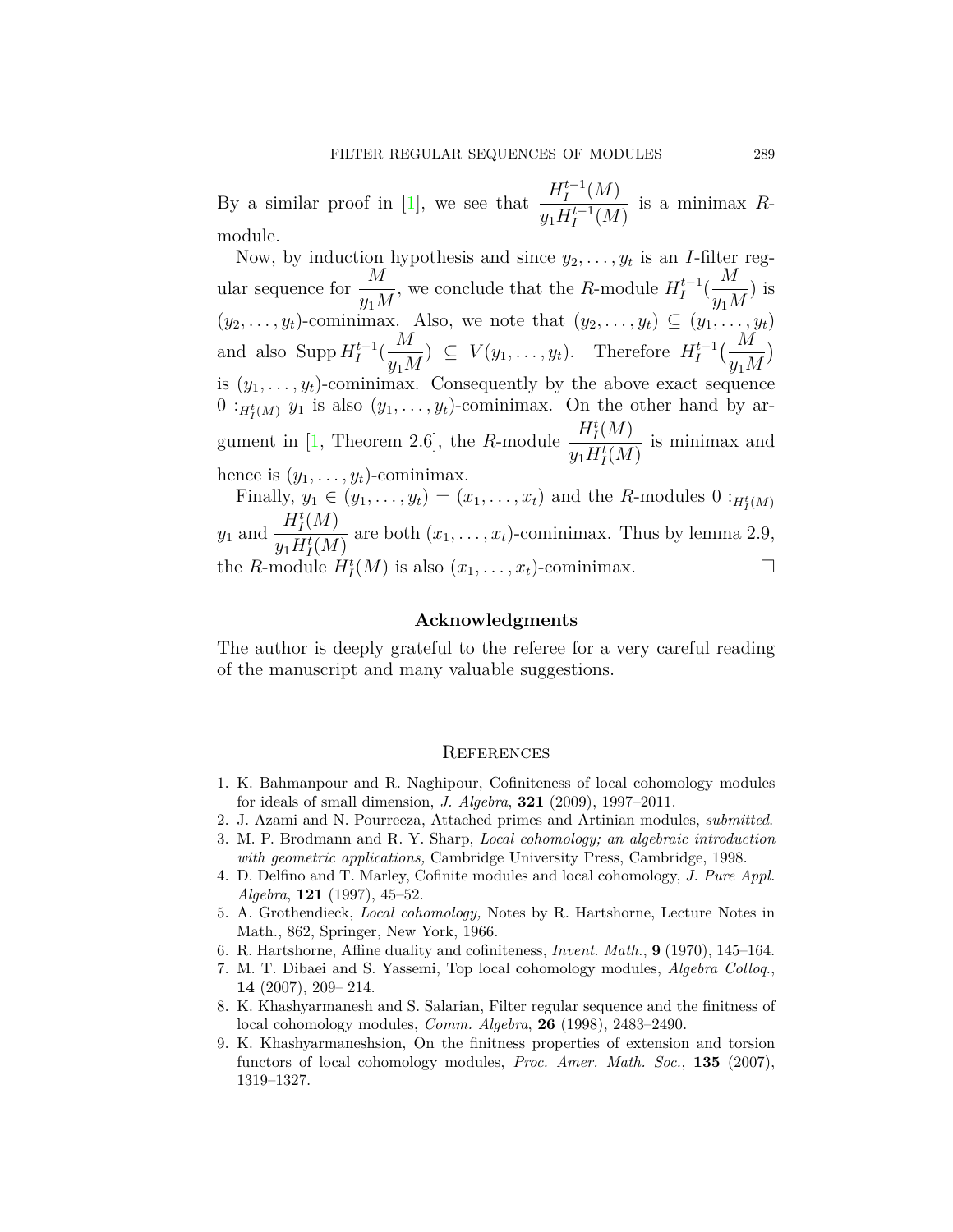- <span id="page-9-3"></span>10. T. Marley, The associated primes of local cohomology modules over rings of small dimension, *Manuscripta Math.*, **104** (2001), 519–525.
- <span id="page-9-1"></span>11. T. Marley and J. C. Vassilev, Cofiniteness and associated primes of local cohomology modules, *J. Algebra*, **256** (2002), 180–193.
- <span id="page-9-4"></span>12. H. Matsumura, *Commutative ring theory*, Cambridge University Press, Cambridge, UK, 1986.
- 13. M. F. Atiyah and I. G. Macdonald, Introuduction to commutative algebra. Addison-Wesley, 1969.
- <span id="page-9-8"></span>14. A. Mehrvarz, R. Naghipour and K. Bahmanpour, Arithmetic rank, cohomological dimension and filter regular sequence, *J. Algebra Appl.*, **8**(6) (2009), 855–862.
- <span id="page-9-5"></span>15. L. Melkersson, Modules cofinite with respect to an ideal, *J. Algebra*, **285** (2005), 649–668.
- <span id="page-9-7"></span>16. L. Melkersson, Properties of cofinite modules and application to local cohomology, *Math. Proc. Cambridge Philos. Soc.*, **125** (1999), 417–423.
- <span id="page-9-6"></span>17. P. Schenzel, Proregular sequences, local cohomology, and completion, *Math. Scand.*, **92** (2003), 161–180.
- <span id="page-9-0"></span>18. P. Schenzel, N. V. Trung, N. T. Cuong, Verallgemeinerte Cohen-Macaulay-Moduln, *Math. Nachr.*, **85** (1978), 57–73.
- <span id="page-9-2"></span>19. K. I. Yoshida, Cofiniteness of local cohomology modules for ideals of dimension one, *Nagoya Math. J.*, **147** (1997), 179–191.

### **Jafar A'zami**

Department of Mathematics, University of Mohaghegh Ardabili, Ardabil, Iran. Email: jafar.azamigmail.com, azami@uma.ac.ir